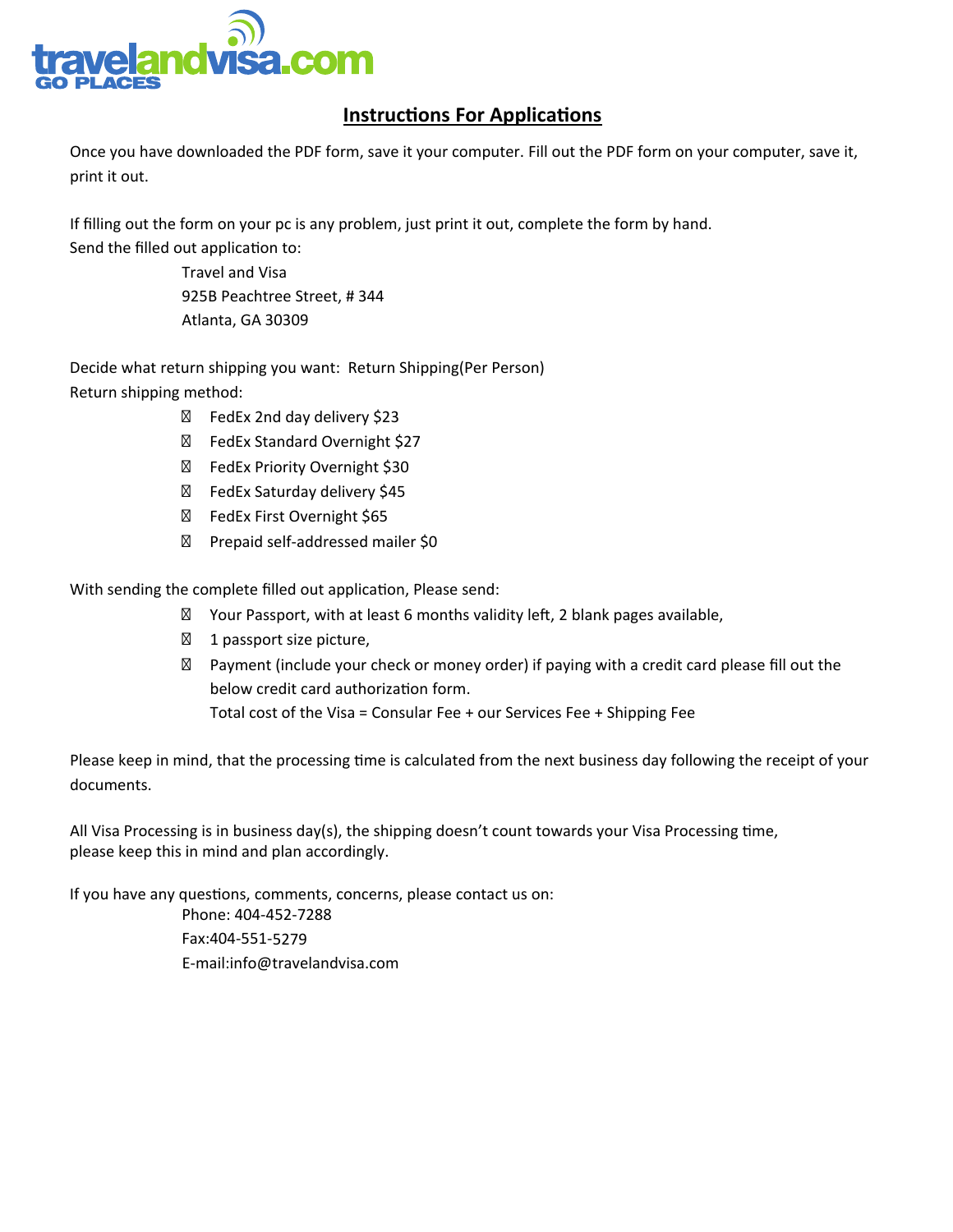

## **CREDIT CARDHOLDER'S AUTHORIZATION FORM**

|                 | In lieu of my credit card imprint I (name of card holder shown on credit card) I, __________________                                                                           |  |  |  |
|-----------------|--------------------------------------------------------------------------------------------------------------------------------------------------------------------------------|--|--|--|
| <b>DISCOVER</b> | hereby authorize Travel and Visa & its agents to charge my: __ AMEX __ VISA __ MASTERCARD __                                                                                   |  |  |  |
|                 |                                                                                                                                                                                |  |  |  |
|                 |                                                                                                                                                                                |  |  |  |
|                 | For the following Services (PLEASE SPECIFY):                                                                                                                                   |  |  |  |
|                 |                                                                                                                                                                                |  |  |  |
|                 |                                                                                                                                                                                |  |  |  |
|                 |                                                                                                                                                                                |  |  |  |
|                 | By signing below, I acknowledge charges described herein. Payment in full to be made when billed or in extended<br>payments in accordance with standard policy of card issuer. |  |  |  |

Change and/or Cancellation Policy: **Visa& Visa Support** fees are non-refundable. In case mistake is made on our part in dates/names, please notify us within 12 hours after receipt of your visa for necessary corrections to be made. If your trip has been postponed or dates are changed, some consulates permit visa correction for a fee. Please contact us for details.

**\_\_\_\_\_\_\_\_\_\_\_\_\_\_\_\_\_\_\_\_\_\_\_\_\_\_\_\_\_\_\_\_\_\_\_\_\_\_\_\_\_\_\_\_\_\_\_\_\_\_\_\_\_\_\_\_ Date: \_\_\_\_\_\_\_\_\_\_\_\_\_\_\_\_\_\_**

**(Signature of cardholder)**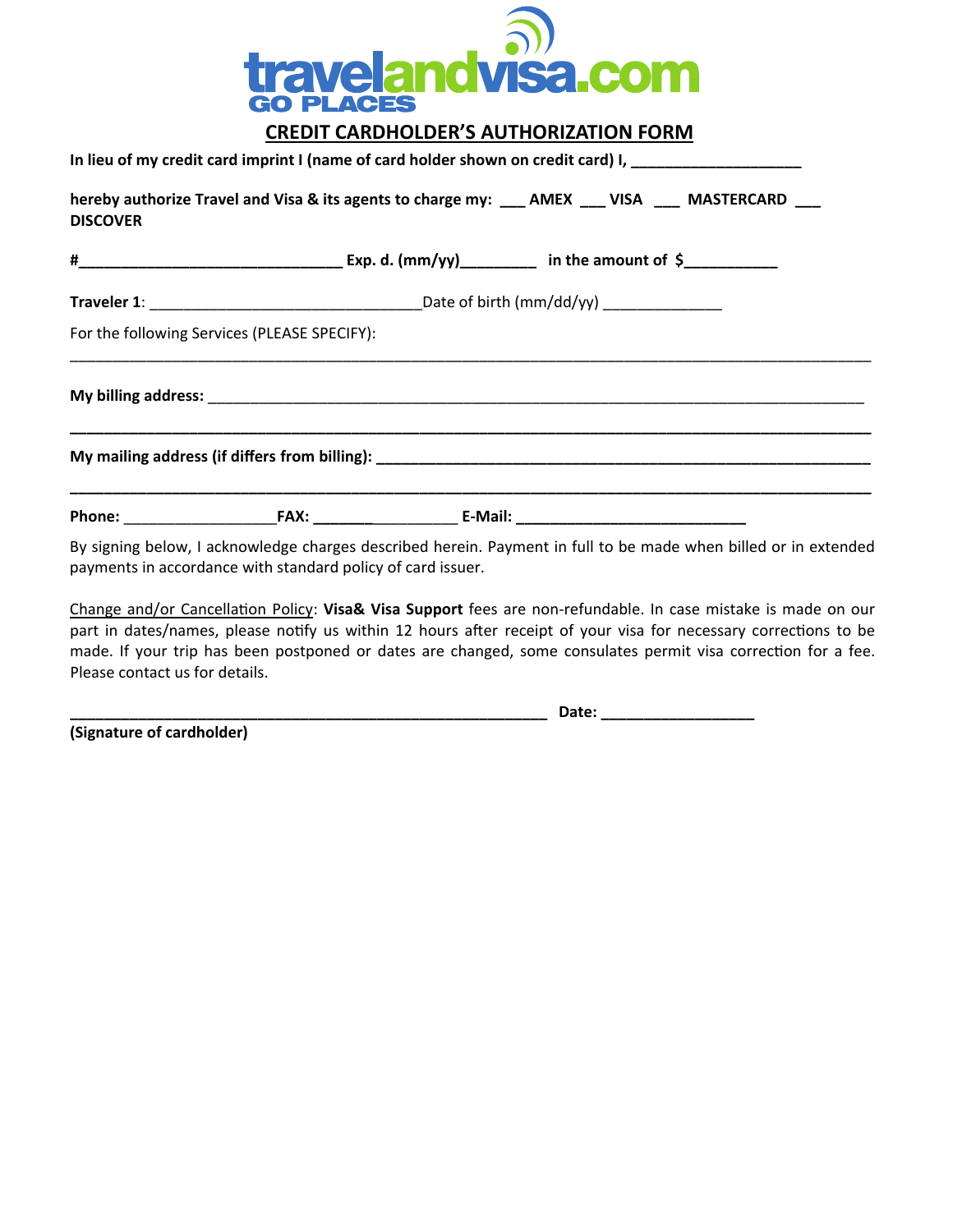

## **VISA APPLICATION**

## **IMPORTANT!** Please type or print using ballpoint

| I declare that data supplied by me is correct and complete. I am aware that any false statements will lead to my application being rejected or                                                     |                                                                 |
|----------------------------------------------------------------------------------------------------------------------------------------------------------------------------------------------------|-----------------------------------------------------------------|
| to the annulment of a visa already granted and may also render me liable to prosecution under Russian law. I undertake to leave the territory                                                      |                                                                 |
| of the Russian Federation upon the expiry of the visa, if granted. I understand that possession of a visa does not entitle its bearer to enter                                                     |                                                                 |
| Russia. I will not seek compensation if I am refused to enter Russia.<br>** - not to be filled by holders of diplomatic and official passports                                                     |                                                                 |
| 1. Nationality (If you formerly had USSR or Russian citizenship, please indicate when and why you lost it)                                                                                         | 6. Purpose of visit                                             |
|                                                                                                                                                                                                    | كالمناصلات المناصلات المتألف المناصلات المناصلات                |
|                                                                                                                                                                                                    | 7. Category and type of visa                                    |
|                                                                                                                                                                                                    | المحاجب المحاجب المسا<br>.                                      |
| 2. Last name (as in passport)                                                                                                                                                                      | 8. Number of entries                                            |
|                                                                                                                                                                                                    | Single entry<br>Double entry<br>Multiple entry                  |
| 3. First and middle names (as in passport)                                                                                                                                                         | 9. Date of entry in Russia<br>10. Date of departure from Russia |
|                                                                                                                                                                                                    |                                                                 |
| 4. Date of birth<br>5. Sex                                                                                                                                                                         |                                                                 |
| F<br>M<br>(dd/mm/yy)                                                                                                                                                                               | (dd/mm/vy)<br>(dd/mm/yy)                                        |
| 11. Passport No                                                                                                                                                                                    | Date of issue (dd/mm/yy)<br>للسالسات                            |
| Issued by                                                                                                                                                                                          | Valid until (dd/mm/yy)                                          |
| 12. Type of passport<br>diplomatic<br>official                                                                                                                                                     | tourist                                                         |
| other<br>please specify                                                                                                                                                                            |                                                                 |
| 13. Russian institution or organization to be visited? (for burists - name and reference number of the host tourist company, for businessmen - name of the host organization and town, for private |                                                                 |
| persons - last name, first name, middle names and home address of the host)                                                                                                                        |                                                                 |
|                                                                                                                                                                                                    |                                                                 |
| 14. Itine rary (places of visit)                                                                                                                                                                   |                                                                 |
|                                                                                                                                                                                                    |                                                                 |
| **15. Do you have a medical insurance valid in Russia?                                                                                                                                             |                                                                 |
| yes<br>Please specify?                                                                                                                                                                             | $\perp$ no                                                      |
| $\sim$ 1 $\sim$ 1 $\sim$ 1<br>16. Who will pay for your trip to and stay in Russia?                                                                                                                |                                                                 |
|                                                                                                                                                                                                    |                                                                 |
| $-1 - 1 - 1$                                                                                                                                                                                       |                                                                 |
| 17. Marital status<br>single (never married)<br>married                                                                                                                                            | divorced<br>widowed<br>separated                                |
| 18. Spouse's full name (if divorced or separated, please indicate maiden name if applicable)                                                                                                       | 19. Spouse's date of birth                                      |
|                                                                                                                                                                                                    | (dd/mm/yy)                                                      |
| 20. Spouse's place of birth                                                                                                                                                                        |                                                                 |
| **21. Your father's full name                                                                                                                                                                      | **22. Your mother's full name                                   |
|                                                                                                                                                                                                    |                                                                 |
| 23. Have you ever been issued a Russian visa? (When and where?)                                                                                                                                    |                                                                 |
|                                                                                                                                                                                                    |                                                                 |
|                                                                                                                                                                                                    |                                                                 |
| <u> 1919 - Isabel Store i Store i Store i Store i Store i Store i Store i Store i Store i Store i Store i Store i</u><br>$\overline{1}$                                                            |                                                                 |
| **24. Has your passport ever been lost or stolen?                                                                                                                                                  | yes<br>no                                                       |
| **25. List all countries you have visited in the last ten years and indicate<br>the year of visit                                                                                                  | **26. List all countries which have ever issued you a passport  |
| .<br>and the state of the state<br>$-1$ $-1$ $-1$ $-1$                                                                                                                                             | - 11<br>.<br>and the first<br>.                                 |
|                                                                                                                                                                                                    | -1                                                              |
|                                                                                                                                                                                                    |                                                                 |
| **27. List your last two places of work, excluding the current one                                                                                                                                 |                                                                 |
| 1. Name                                                                                                                                                                                            | Phone number                                                    |
| - 1<br>- 1                                                                                                                                                                                         | - 1                                                             |
| Address                                                                                                                                                                                            | Your chief's surname                                            |
|                                                                                                                                                                                                    | $-1$ $-1$ $-1$                                                  |
| Your position                                                                                                                                                                                      | Dates of joining - dismissal<br><sub>I</sub> (mm/yy)<br>(mm/yy) |
| 2. Name                                                                                                                                                                                            | Phone number                                                    |
|                                                                                                                                                                                                    |                                                                 |
| Address                                                                                                                                                                                            | Your chief's surname                                            |
|                                                                                                                                                                                                    | .                                                               |